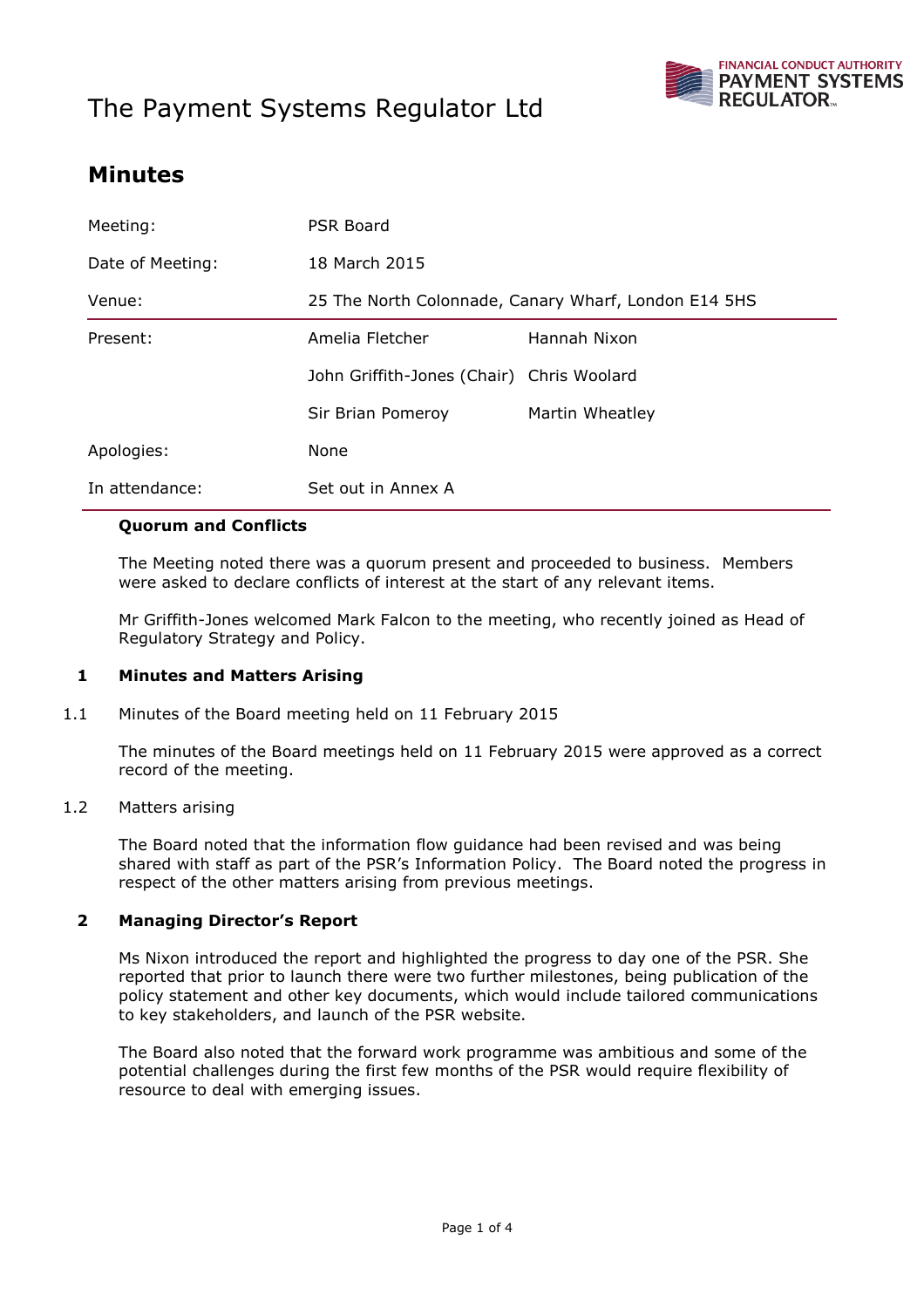### **3 Specific items of business**

3.1 PSR risk framework, including risk tolerance

The Board noted the risk framework for the PSR, which followed the broad principles of the FCA's framework. The Board provided comments on the draft wording setting out the PSR's risk tolerance including clarification of the measures of certain measures and risk tolerances.

The Board agreed that the Chair of the PSR Audit Committee should provide a regular oral report on any issues of operational risk discussed in relation to the PSR.

The Board approved the document as a near final draft, requesting that it be made consistent with other formal published documents and be produced in such a way that it could be published if thought to be of public interest. The Board authorised Ms Nixon to agree minor amendments as suggested. It noted that the next review would be in six months when the Board next reviewed the risk register.

#### 3.2 Measuring PSR's performance against objectives

The Board noted that during the first year, on an interim basis, the performance measures were primarily focused on inputs and that over time these would focus increasingly on the outcomes that had been affected by the PSR's work, using data collected from firms, operators, service-users and elsewhere to inform this.

The Board supported the proposals to set up a market survey and collect baseline information. It also encouraged regular reporting to the Board so that the measures were monitored on an ongoing basis as part of regular Management Information.

3.3 Annual Plan and Budget 2015/16

The Board approved the annual plan and budget and delegated authority to Ms Nixon to agree any minor changes. The Board noted that the plan and budget would be published in the following week.

3.4 Review of expected readiness for Day 1 and forward work plan

The Board noted that there was currently 80% of completion of the set-up tasks and the Executive had a high degree of certainty that all tasks would be completed by day one. The Board also noted the progress of projects and the forward plan.

#### 3.5 Confirmation of decision-making processes (enforcement) for compliance failures

The Board discussed the following points:

- the PSR Executive had discussed the proposed approach with the FCA; the FCA Enforcement team would provide support to the PSR where needed. There would be no ring-fenced resource reserved for PSR enforcement cases; if work was identified it would be assessed and resources re-prioritised as necessary or the work could be outsourced by the PSR;
- the process for taking enforcement decisions broadly followed the FCA's Regulatory Decisions Committee model as the relevant provisions in FSBRA were modelled on FSMA, and the Board confirmed support for allowing recipients of warning notices to provide oral representations if thought appropriate by the PSR Enforcement Decisions Committee;
- it noted that the recruitment for the PSR Enforcement Decisions Committee as well as for the PSR Competition Decisions Committee had started;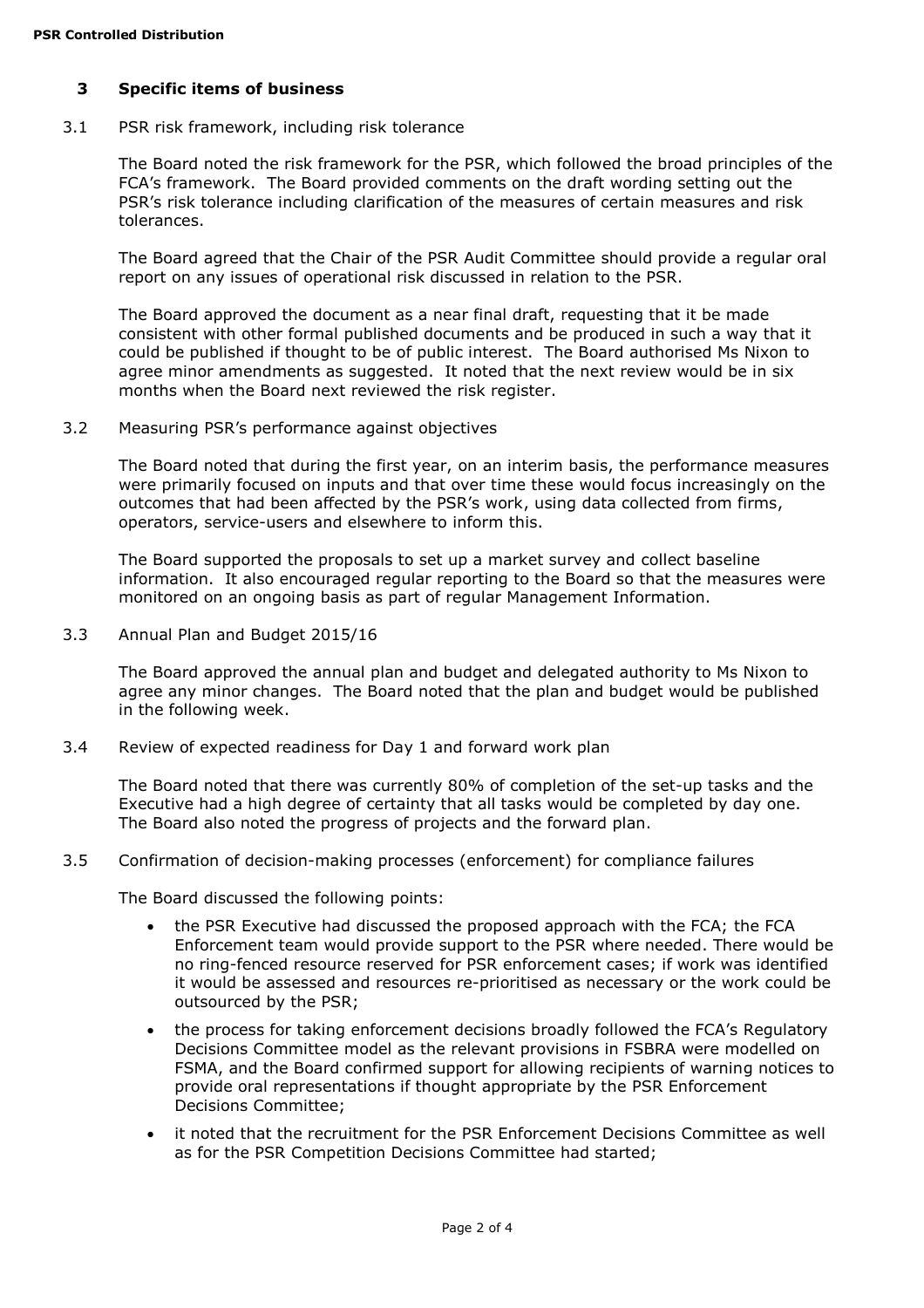- the process to be used for agreeing settled cases and the Board encouraged close liaison with the FCA's enforcement and legal teams where necessary and appropriate to ensure the PSR could benefit from their insight, experience and advice and to ensure a joined-up approach where appropriate; and
- the PSR had worked closely with FCA Enforcement in developing its processes, and would take account of the findings of the Treasury review of FCA Enforcement in finalising its decision making processes.
- 3.6 Legal instruments giving effect to policy decisions

The Board reviewed the proposed general and specific directions and approved them, subject to a small amendment to General Direction 6 specifying the time within which relevant payment system operators must publish Board minutes.

The Board agreed the general guidance being issued on Objectives, Penalties, Super-Complaints, Powers and Procedures, and the Administrative Priority Framework.

The Board agreed that in exercising its direction-making powers, its decision allowed subsequent non-substantive technical or drafting amendments to be made to the text of the relevant instrument, if they were within the scope of the Board's decision and agreed by the staff member responsible for the instrument and a PSR Legal adviser.

3.7 Regulatory Fees Policy Proposal

The Board agreed to consult on the proposal for the level of PSR fees allocated, including reflecting the change of policy approach in light of the response to the previous November consultation. The proposal was for the PSR fees to be allocated equally across all pan-UK payment systems designated by the Treasury, subject to considering the two cheque systems (Cheque & Credit in England, Wales and Scotland, and NICC in Northern Ireland) as a single payment system for fee allocation purposes, namely an allocation of £4.01 million per pan-UK regulated payment system. The Board agreed that set up costs of 2014/15 would be recovered over one year, and would therefore be collected at the same time as the 2015/16 financial year operating costs.

3.8 Changes to the Governance document

The Board agreed the changes to the document which reflected the changes to the risk framework and oversight.

3.9 Quarterly technology developments update

The Board received a presentation on technological developments in the payments systems, noting the need to ensure that the PSR took account of the rapidly evolving market.

#### **4 Papers for noting**

The Board noted the minutes of the PSR Executive Committee meetings held on 27 January 2015 and 10 February 2015.

The Board also noted the PSR Panel's report to the Board and requested this be included in advance of the Managing Director's report at future meetings.

#### **5 Any Other Business**

The Board noted the objectives for Ms Nixon had been discussed by the Remuneration Committee. These would be circulated to the Board.

Claire Strong Deputy Company Secretary